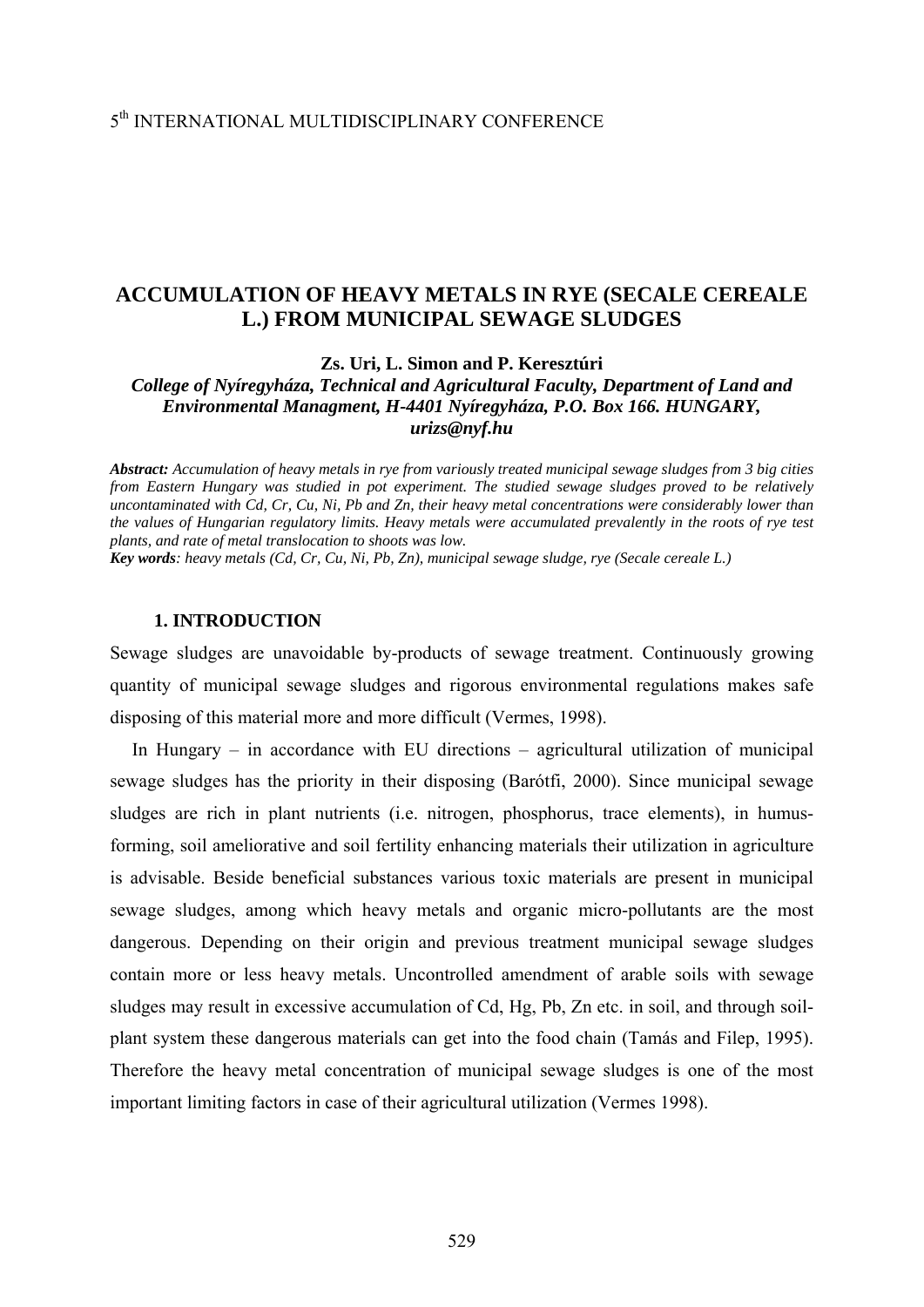# **2. MATERIALS AND METHODS**

# **Sewage sludge and soil examinations**

Municipal sewage sludges (abbreviated thereafter as SS) generated in sewage treatment plants of 3 cities from Eastern Hungary were studied. In Nyíregyháza SS is aerobically composted with wheat straw. In Debrecen SS is dewatered with centrifuging, and is anaerobically digested. In Miskolc SS is mixed with ground rhyolite tuff, the mixture is then composted and incubated. In the first section of our research work heavy metal composition and concentration of the above municipal sewage sludges, and also of basic untreated soil (utilized in pot experiment) was investigated. SS and soil samples were collected, dried, ground, sieved and sampled as described in Simon et al. (2000). Elemental composition of samples was determined with inductively coupled plasma optical emission spectroscopy (ICP – OES) after cc.  $HNO<sub>3</sub> - cc. H<sub>2</sub>O<sub>2</sub>$  digestion (Simon et al., 2000). Concentration of the environmentally most problematic heavy metals (Cd, Cr, Cu, Ni, Pb and Zn) was evaluated.

# **Pot experiment with rye test plant**

Growth chamber pot experiment was conducted with rye (*Secale cereale* L., cv. Kisvárdai legelő) test plant during winter of 2001 in the light chamber of College of Nyíregyháza, Technical and Agricultural Faculty, Hungary. "Kisvárdai legelő" is a double-utilized rye cultivar. In case of early sowing it could be grazed by sheeps during winter and / or spring period. Test plants were cultivated in loamy sand ( $pH_{KCl}$  6.6) untreated brown forest soil (for characteristics of this soil see Simon et al. 2000), or in soil–SS mixture. Total weight of mixture was around 6 kg, ratio of SS from Nyíregyháza, Debrecen or Miskolc was 2.5 or 10  $%$  (m/m%), respectively. Treatments were set up with 4 replications. After 4 months of mixture incubation (mixture was saturated weekly with distilled water) rye seeds were sown into growth media. Growth parameters (illumination 13000 lux for 10 hours daily, day temperature 21°C±2°C, night temperature 16°C±2°C, humidity 35~50 %) were controlled, plants were watered 2-3 times weekly until constant weight with distilled water. To investigate heavy metal accumulation of rye plant organs, shoots were sampled 40 days after sowing ( $1<sup>st</sup>$  cut). At the termination of experiment, 65 days after sowing shoot ( $2<sup>nd</sup>$  cut) and root samples were taken for ICP-OES analysis.

#### **3. RESULTS AND DISCUSSION**

# **Heavy metal concentrations in untreated soil and in municipal sewage sludges**

Table 1 shows heavy metal concentrations in untreated experimental soil and in municipal sewage sludges at the beginning of the experiment.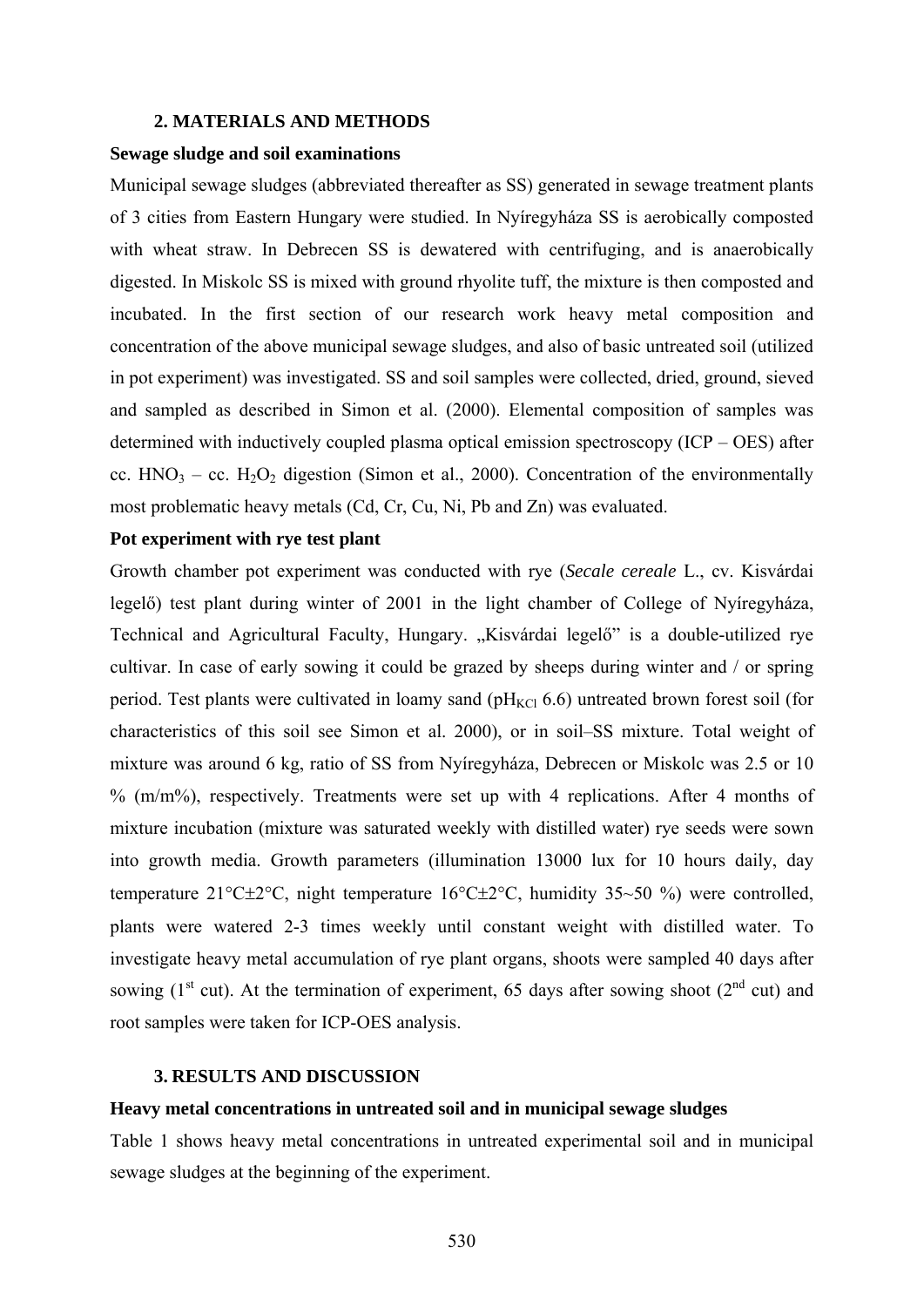|                 | <b>Experimental</b> | <b>SS</b> from | SS from         | SS from        | <b>Regulatory</b> |
|-----------------|---------------------|----------------|-----------------|----------------|-------------------|
| <b>Elements</b> | soil                | Nyíregyháza    | <b>Debrecen</b> | <b>Miskolc</b> | limit*            |
| C <sub>d</sub>  | 1.00                | 2.54           | 2.42            | 1.29           | 15                |
| Cr              | 15.6                | 29.3           | 166             | 14.7           | 1000              |
| Cu              | 15.1                | 92.2           | 319             | 41.1           | 1000              |
| Ni              | 8.77                | 11.8           | 22.3            | 3.38           | 200               |
| <b>Pb</b>       | 43.6                | 93.1           | 84.4            | 25.5           | 1000              |
| Zn              | 71.3                | 792            | 1091            | 222            | 3000              |

Table 1. Heavy metal concentrations (mg  $kg^{-1}$  dry matter) in untreated experimental soil and in municipal sewage sludges (Nyíregyháza, 2001)

\* Heavy metals concentration regulatory limits in sewage sludges in case of agricultural utilization and deposition (MI-08-1735: 1990 Hungarian Technical Standard)

Heavy metal concentrations in untreated soil are in normal range charasteristic for uncontaminated soils. In municipal sewage sludges concentration of heavy metals does not exceeded the Hungarian regulatory limits, which could be advantageous in case of agricultural utilization. Heavy metal concentrations of SS from Miskolc are definitively lower than in SSs from Nyíregyháza or Debrecen. In comparison with untreated soil in SS from Miskolc lower Ni and Pb concentrations were found. The highest Cr, Cu, Ni and Zn concentrations were measured in SS from Debrecen, while the highest Cd and Pb concentration was found in SS from Nyíregyháza.

# **Effect of municipal sewage sludges on the heavy metal accumulation of rye**

Table 2 shows heavy metal accumulation in plant organs of 40 days or 65 days old (harvested) rye. From our results is evident that heavy metals were accumulated prevalently in roots of rye. Translocation of Cr, Ni and Pb from roots to shoots was low, therefore we can suppose that in case of agricultural utilization of the studied sewage sludges heavy metals will not be transported to above grown parts of rye, utilized as a fodder. Heavy metal concentrations measured in the shoots of rye are low. Concentrations of Cu and Zn, which are in the same time essential trace elements are normal. A slight increase of Cu and Zn concentration was observed in roots or cultures receiving 10 % SS from Nyíregyháza or 10 % SS from Debrecen. It is obvious that in cultures treated with SS from Miskolc less Cr, Ni and Zn was accumulated both in roots and shoots of plants than in case of other two treatments. This could be attributed to good metal adsorbing capacity of rhyolite tuff, which was mixed to SS.